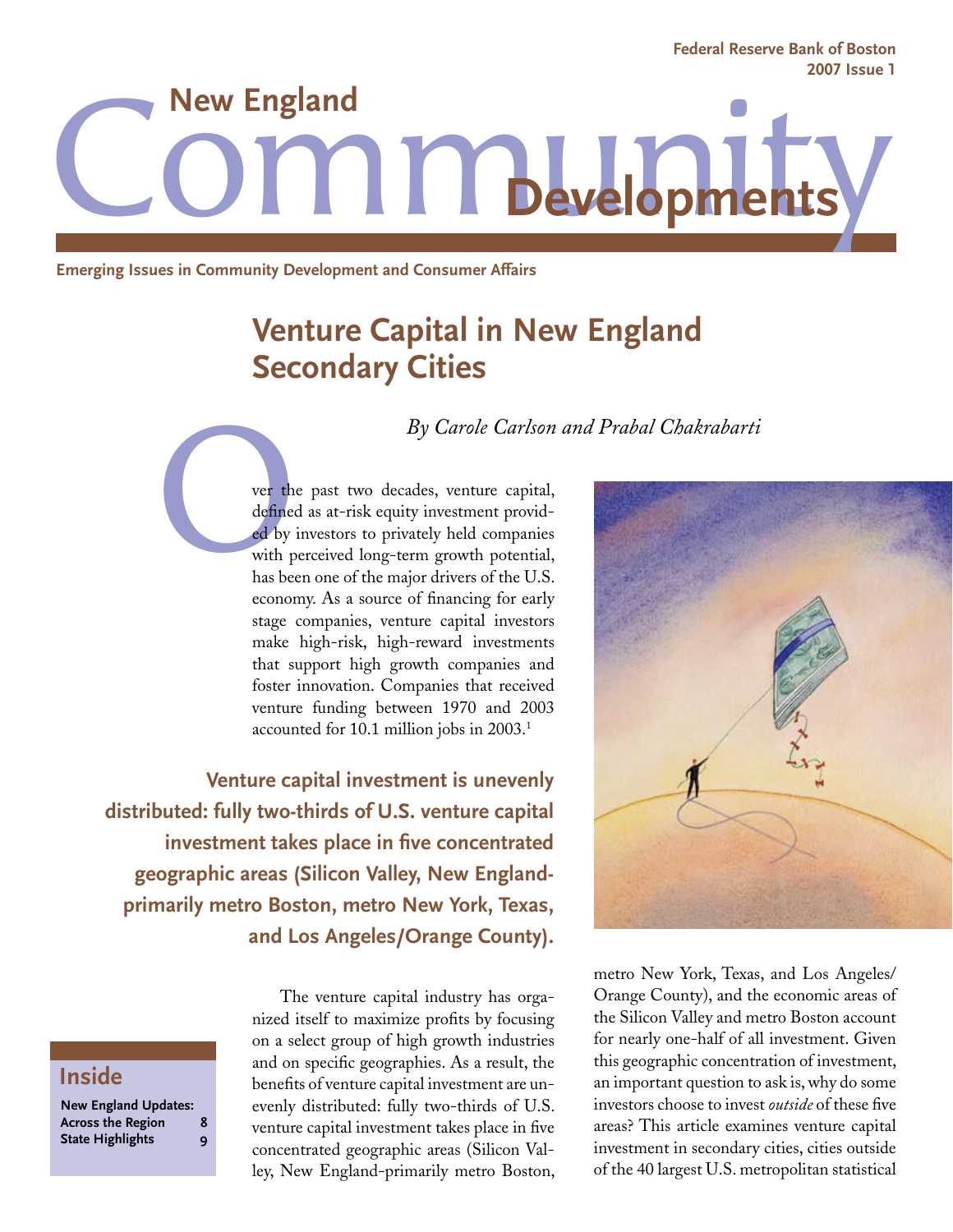areas (MSAs), and takes a detailed look at investment in New England secondary cities. We identify factors that may explain how certain smaller cities attract venture capital and make recommendations about how secondary cities can design policies aimed at increasing the flow of this type of capital to their industries.

## **Background**

Venture-backed companies play an important role in economic development. While it remains a challenge to determine the direct effects of venture capital investment on firm behavior, it is clear that venturebacked firms are more innovative and grow more quickly than others.<sup>2</sup> One study found that venture capital is three to four times more effective in stimu-

> lating patent activity, a critical measure of innovation, than the equivalent amount of traditional R&D spending.3 This suggests that venture capital, while averaging less than 3 percent of corporate R&D, accounts for about 10 percent of U.S. innovation. There is also compelling evidence of the positive effect of venture capital on a company's revenues and earnings.4 Anecdotally, many large and successful New England firms were venture-backed, from software firms like voice-over-internet specialist Sonus to national retailers like Staples.

However, secondary cities have received far less than their proportionate share of private equity deals and dollars.5 The figures we cite below come from our study conducted with the Initiative for a Competitive Inner City (ICIC), which uses data from ICIC's State of the Inner City Economies database and covers the time period of January 2003 to August 2005. According to our analysis, secondary cities received 13 percent of all deals and 20 percent of total investment dollars, despite the fact that secondary cities accounted for 51 percent of the U.S. population, 49 percent of the number

of business establishments, and 38 percent of the U.S. payroll.

In the six New England states, the disparity between population and establishment share in secondary cities compared with the total investment dollars they receive becomes even more pronounced. The region's secondary cities, or those cities located outside of metropolitan Boston, account for 68 percent of the population of New England, 69 percent of the business establishments, and 58 percent of the payroll.<sup>6</sup> During the study period, however, they received only 22 percent of all deals and 23 percent of total investment dollars.7

By failing to attract capital at similar rates to larger cities, secondary cities are missing a major engine of job and wage growth. Not all secondary cities are the same, however. A number of these cities have managed to assemble the right combination of factors to significantly outperform their peers in terms of the amount of venture capital they have been able to attract. Clearly, metro Boston has attracted far more venture investment than the rest of New England. Yet, New England has some particularly successful secondary cities, with eight of the top 20 high-performing secondary cities (measured in terms of the investment they have been able to attract) located in the region. Figure 1 shows these 20 cities. New England cities are shown in black.

## **Investigating Success in Certain Secondary Cities**

There are myriad potential explanations for high performance by some secondary cities. To understand the drivers of venture capital and private equity investment in secondary cities across the country, we interviewed the leaders of 17 venture firms, including national and regional firms representing more than one-half of the top 10 investors in secondary city markets. We also interviewed and surveyed 53 companies in secondary city markets that successfully received venture capital investment funds as well as industry experts and venture funding facilitators. From these interviews and surveys, we identified six factors that industry representatives cited as having helped secondary cities attract more venture capital than their peers.

#### **1. Clusters and Networks**

The most valuable factor involves connections. First, connections between firms are important. These company-based links are exhibited by industry clus-

#### Figure 1: **Twenty Highest-performing Secondary Cities in the United States**

## **Secondary City Rank**

- Boulder CO 1
- 2 Salt Lake City UT
- Westborough MA 3
- 4 Ann Arbor MI
- Norwalk CT 5
- Providence RI 6
- Southborough MA 7
- Stamford CT 8
- Melbourne FL 9
- New Haven CT 10
- Branford CT 11
- 12 Durham NC
- Madison WI 13
- 14 Tucson AZ
- Bakersfield CA 15
- 16 Santa Barbara CA
- Louisville KY 17
- Nashua NH 18
- Princeton NJ 19
- Tulsa OK 20

Source: Initiative for a Competitive Inner City. Cities are ranked by number of private equity deals per city.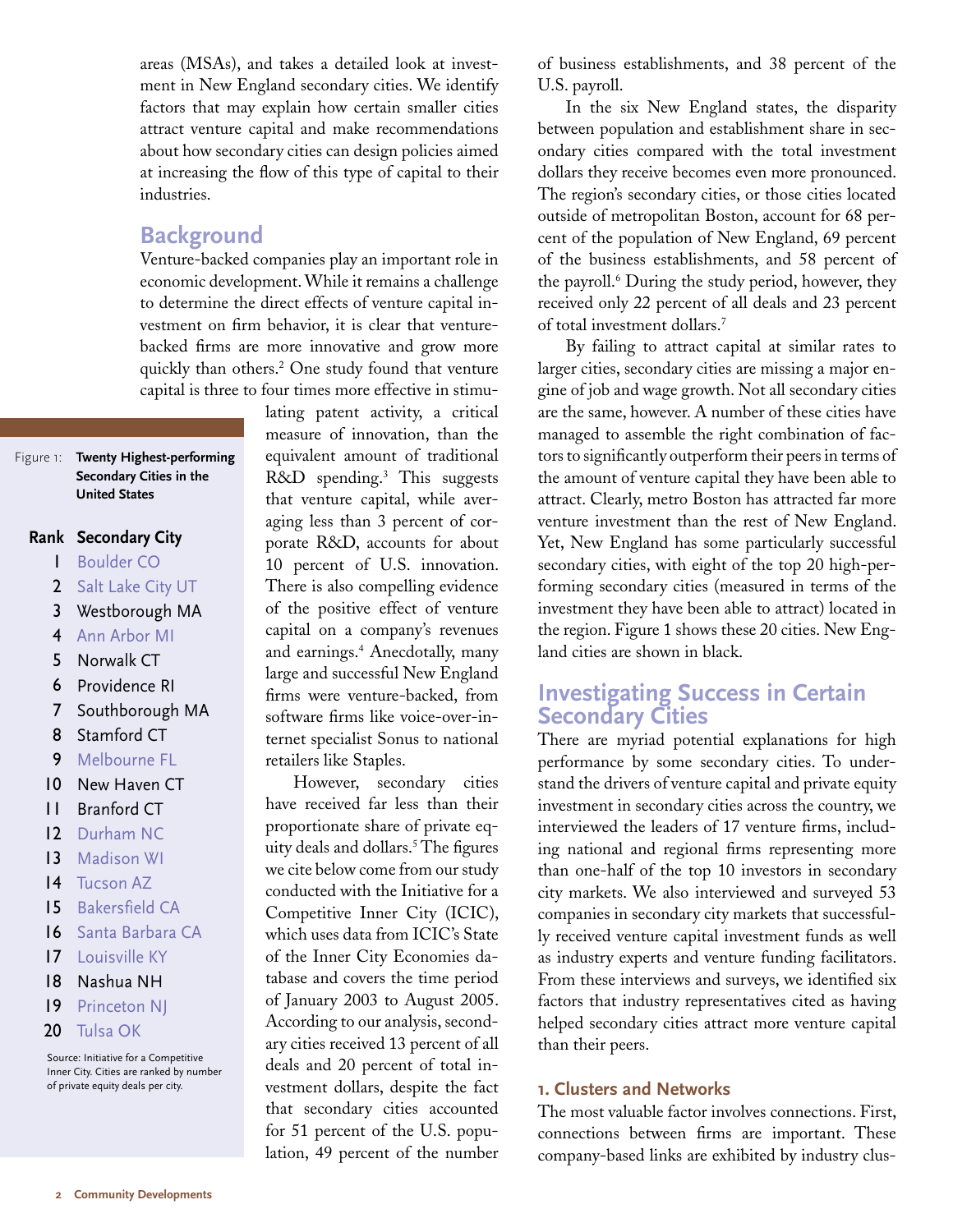

#### Source: Harvard Business School Cluster Mapping Project.

ters, which are defined as "geographic concentrations of interconnected companies, specialized suppliers, service providers, and associated institutions in a particular field."8 Secondary cities that are able to attract the most venture capital benefit from holding a high concentration of a particular cluster, i.e., a higher share of jobs in that cluster out of total jobs in the city compared with the share of jobs in that cluster for the United States as a whole.

Second, smaller cities that attract venture capital have strong connections among individuals within the industries. Often these personal networks are organized by professional societies and are part of well-functioning clusters. They are critical to securing equity capital investments: both venture capital firms and companies report that networking is the dominant channel they use for identifying potential deals. Conversely, the heavy reliance on personal networks exacerbates the challenges for cities that lack clusters to support the formation of such networks.

Figure 2 shows the high-concentration clusters present in the eight New England cities listed in Figure 1. These cities have some clusters that are especially attractive to venture capitalists. In particular, we see clusters that have traditionally received large shares of deals in such fields as biopharmaceuticals and medical devices (Norwalk CT), information technology (southern New Hampshire), communications technology (Stamford CT), and business services (Southborough and Westborough MA).

In some cases, there are clusters that did not receive venture investment during the study period but may be associated with other clusters that did receive such capital. For example, one cluster that does not traditionally receive venture capital was nonetheless present in half of New England's high-performing secondary cities: Education and knowledge creation was over-represented compared with the United States as a whole in four high-performing New England secondary cities, and was well represented in two additional cities. The strong presence of institutions of higher education in New England is likely associated with another of the factors that our research identified as important in attracting venture capital: intellectual capital and technology transfer (described below).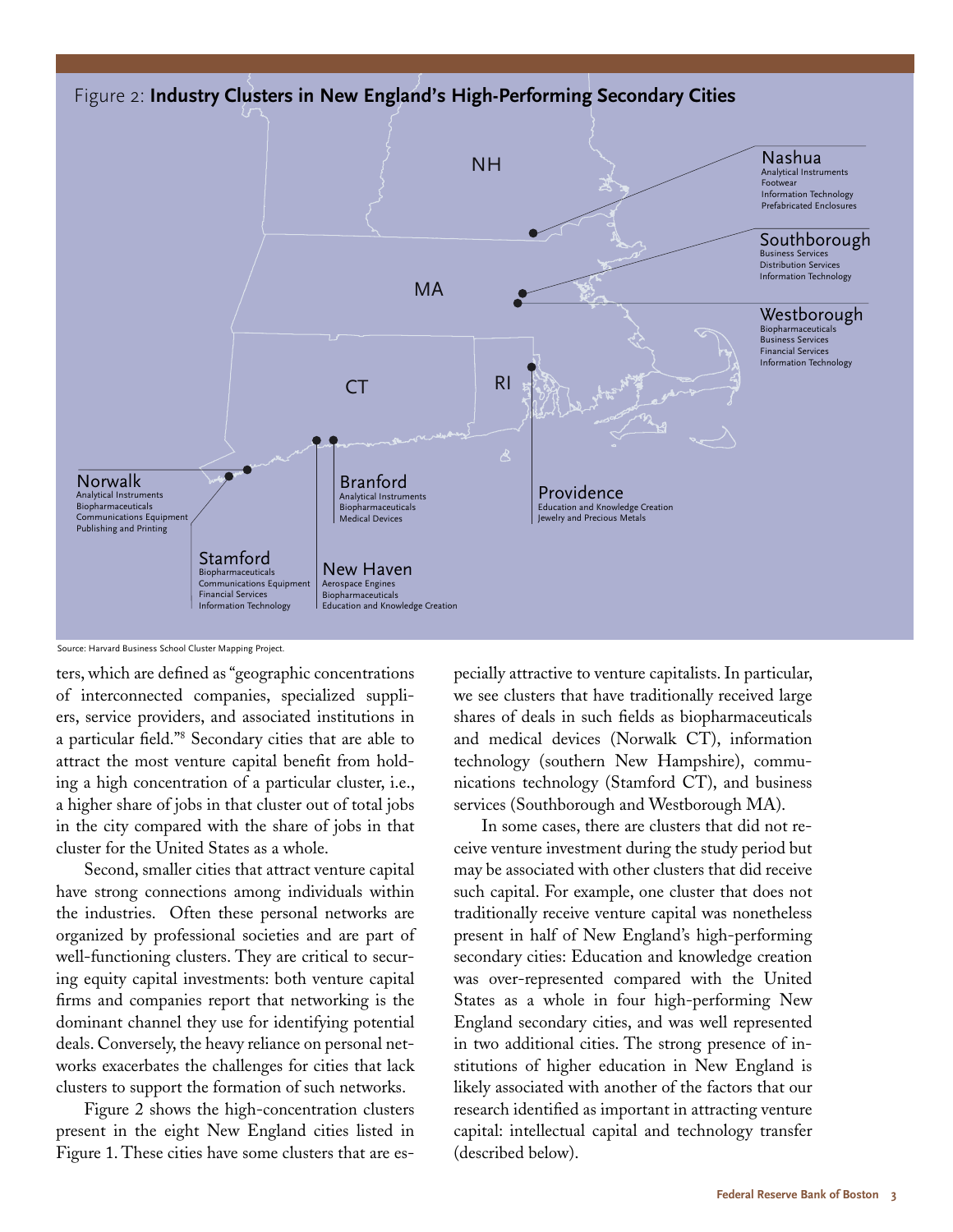#### **2. Investor Presence**

Another important factor in attracting venture capital to secondary cities is an already established investor presence. Some firms investing in secondary cities specialize in these markets. In other cases, firms investing in secondary cities are national or international firms that allot a small portion of their funds to these markets.

Angel investors are an important part of the funding cycle for many entrepreneurs. For rapidly growing firms, repeated capital infusions are often necessary to bridge the gap between an entrepreneur using personal resources and the time when a firm can attract venture capital financing. These funds are critical to many secondary-city companies (our research found that nearly half of the companies receiving private equity had received prior angel funding) and may also take the place of some earlystage venture investors in some locations. However, angels have a mixed reputation among venture capital investors because of their varying levels of expertise in finance. There is a growing movement to professionalized angels and angel groups − a movement that has the potential to significantly improve capital access in secondary cities.

#### **3. Historical Returns**

Capital flows to markets where it can attract reasonable returns. One of the factors negatively impacting the ability of secondary markets to attract venture capital investment is the perception that the return on venture capital investment in these markets has been below average.

#### **4. Intellectual Capital and Technology Transfer**

Our research found a significant correlation between deal flow in secondary cities and the presence of national research universities. Technology transfer from universities can be a major engine of innovation and firm formation. Our study also showed a close link between deal flow in secondary cities and the share of jobs that require high levels of education.

#### **5. Community Attractiveness**

Our research identified a strong correlation between the ability of communities to successfully attract venture capital and the quality of life in these communities. It appears that this correlation has to do with both ease of recruiting high-level technical and management expertise to attractive communities and the propensity for such highly mobile talent to have already migrated to such places.

#### **6. Accessibility**

The presence of direct transportation access from major funding centers is an important factor for attracting venture capital. Venture capital firms dislike investing in companies in remote locations because of the difficulty of finding and vetting deals in these locations, the higher cost of having staff from the venture firm or other experts serve as company board members and mentors, and concerns about the ability to attract management talent to remote areas. This is particularly true for early stage investments, which typically require more intensive hands-on involvement from venture capital firms.

The six factors described above comprise the "secret sauce" that enables some cities to be successful in their attempts to attract venture capital. Moreover, these factors may be some of what draws the entrepreneurial firms that ultimately attract the venture capital. New England secondary cities boast several advantages over their peers in attracting venture capital – strong local clusters, proximity to Boston, which has one of the country's highest concentrations of venture capital and private equity firms, access to significant intellectual capital from the region's universities, and a trained workforce. The challenge for the region is to leverage these assets to create fertile ground for entrepreneurial firms and their investors.

## **Opportunities**

In New England and nationally, there is no one-sizefits-all approach to improving capital flow to secondary cities. A city's ability to utilize levers will depend on its size and unique mix of assets and liabilities. For example, some cities may have less potential as locations for venture capital investment because of their geographic isolation or the limited presence of research universities, but may still be able to encourage capital flow by organizing angel networks. Others will have to develop long-term plans to improve education/workforce development and quality-of-life assets so that they can attract and nurture growing firms. There will also be some communities that have either such significant scale barriers or so few natural assets that an economic development strategy based on encouraging entrepreneurship and attracting capital is not a productive use of resources.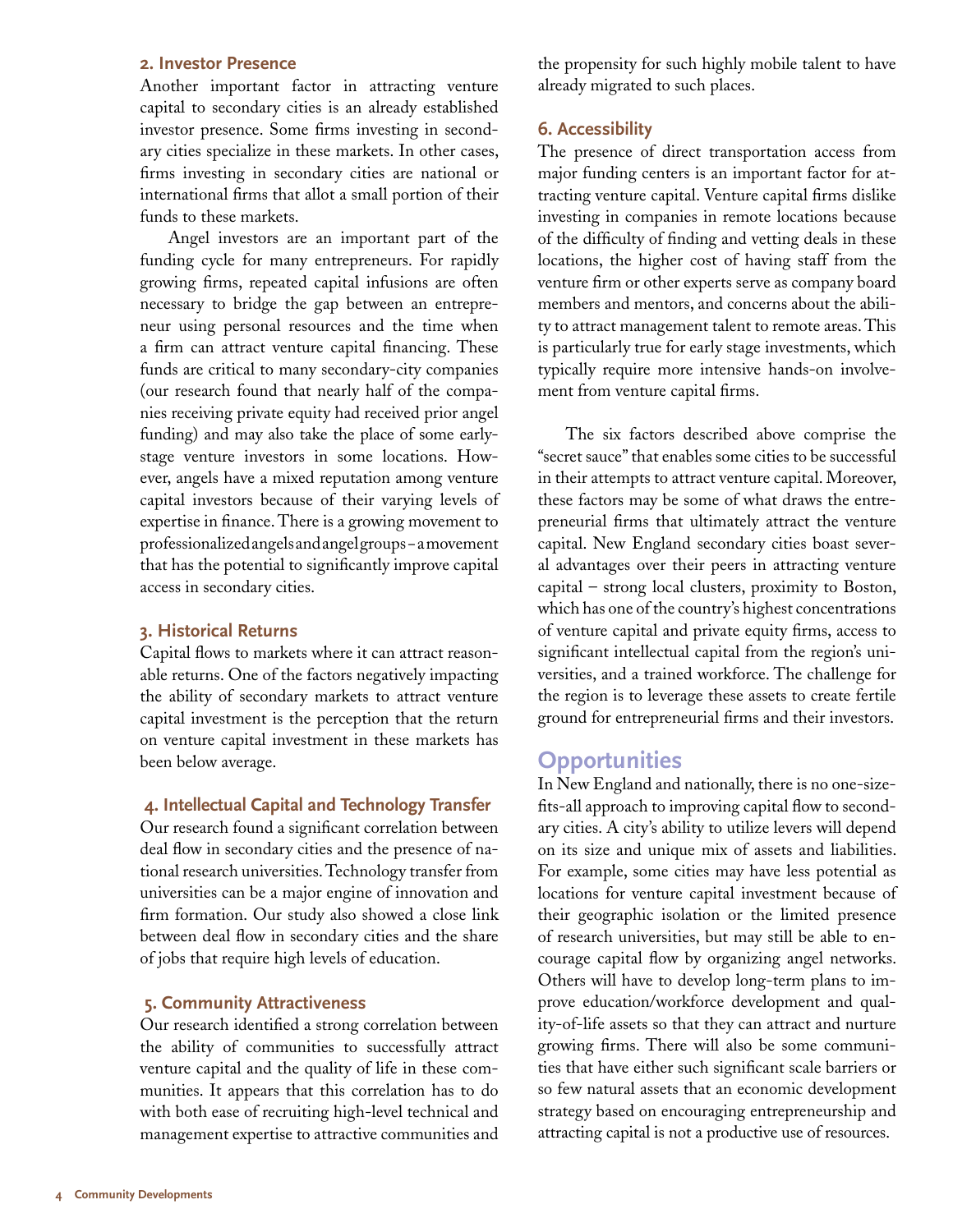There are likely, however, a number of secondary cities that can use policy levers to help attract venture capital. While the venture capital industry's fast moving and entrepreneurial nature makes it challenging to use traditional economic development tools to encourage investment, a number of opportunities exist for policymakers, community leaders, and foundations to participate with high-potential secondary cities to improve their competitiveness in attracting private equity investors.

#### **Strengthen Clusters and Networks**

Given the role that clusters and networks play in firm formation and capital attraction, one approach secondary cities can take is to work with groups that help clusters grow and facilitate networking. To identify and strengthen clusters, cities can work with groups like ICIC's City Advisory Practice, which helps communities develop strategies to increase competitiveness and remove barriers to growth for high-potential local business clusters. Cities can also work with organizations that foster networks, such as the MIT Enterprise Forum, the Wayne Brown Institute, and ICIC's Inner City Economic Forum. These relationship-builders can play roles ranging from directly establishing networks to introducing entrepreneurs to potential capital sources. Industry associations and trade groups can also play a productive role in fostering networks.

There may also be an opportunity to build "virtual clusters" that are located in different geographic locations. Organizations can identify high-potential industries and connect promising companies in these industries from multiple locations, creating a pool of prospective investments for venture capital firms.

#### **Encourage a Continuum of Capital**

Our research identified that it is important for secondary cities to have a continuum of equity capital available, from angel financing through early and then later stage venture financing. It is true that many entrepreneurial firms secure capital from outside their regions, particularly in the later stages. However, during the initial period − when firms' capital needs are modest, the relative transaction costs of traveling to seek capital are high, and companies require a lot of hands-on involvement from investors − the availability of angel capital is critical.

An opportunity exists in many secondary cities to encourage the development of angels' expertise and the growth of angel groups. Support for the angel capital industry can take the form of providing training to angels, supplying operating support to angel groups, and making capital commitments alongside angel investors. Cities and organizations interested in supporting angel groups can also sponsor the use of web-based technology to bring education programs to angels in remote locations, to promote angel networks, and to inform and educate potential angel investors. Currently, the Ewing Marion Kauffman Foundation has taken a lead role in educating individuals to enable them to form angel groups nationwide. In addition, Rain Source Capital is working to develop angel groups in numerous mid-sized and rural communities.

#### **Increase Investment Levels**

One way to increase investment levels is to show that secondary cities have been good performers in terms of the rate of return on investments. In addition, those interested in promoting investment in sec-

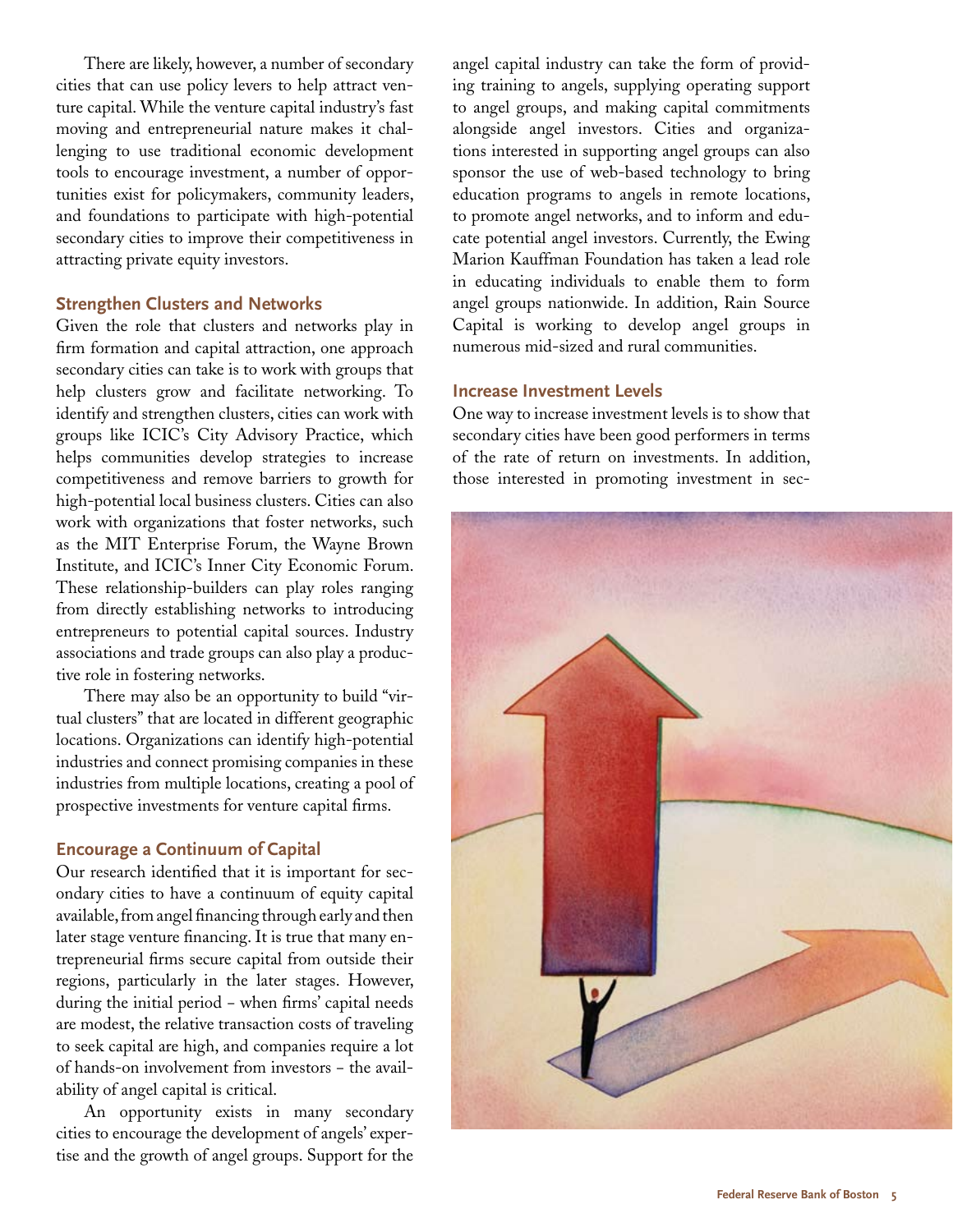#### Figure 3: **Innovations in New England Venture Capital**

Two firms with innovative approaches to providing venture capital are **Village Ventures** (Williamstown MA) and **CEI Community Ventures** (Portland ME). They differ from traditional funds by targeting their investment to companies located in areas that do not receive large amounts of venture capital.

**Affiliate model:** Village Ventures, founded in 2000, is a national firm that acts as a central office for a network of affiliates in predominantly smaller communities, centralizing fundraising assistance, co-investment, and back office services. Its goal is to fuel innovation in areas with high densities of intellectual capital that have been ignored by traditional capital markets. Its affiliated funds, including Worcester Capital Partners (Worcester MA), Long River Ventures (Hadley MA), and Fresh Tracks Capital (Middlebury VT) have invested a total of \$150 million in 100 companies. Village Venture's model gives smaller venture firms access to deep domain expertise and talent, professional services, capital, and a national brand, while leveraging the local expertise and deal-sourcing capabilities of its partners.

**Place-based model:** CEI Community Ventures, Inc. has used a different approach, directly funding small and medium-sized companies in lower income areas of Maine, New Hampshire, and Vermont. It invests in consumer and technology businesses, utilizing funds provided by the U.S. Small Business Administration and leveraged by private fundraising. CEI is innovative in its approach to identifying potential investments – it works with community partners to hold events such as introductory seminars on venture capital for emerging businesses. The company has also developed strong relationships with local businesses, economic development groups, and service providers to deepen its networks in the communities it targets. It provides no-cost operational assistance to help high potential businesses become equity ready. To date, CEI Community Ventures has invested in six growing businesses and has developed particular expertise in the natural/organic processed food and skin care industries.

ondary cities can look to new models of investment that are structured to help mitigate some of the scale and deal identification challenges faced by secondary market investors. Figure 3 provides two examples of these new models.

Another way to increase the flow of equity capital to secondary cities is to seek out new sources of investment. Foundations and public pension funds are two examples of groups that may have an interest in directing investment to venture capital and private equity firms that are targeting specific secondary markets. Another possibility is to expand the use of the public initiatives, such as tax credits, to provide incentive for investment in secondary cities. Although it is targeted to low-income communities and not secondary cities, the New Markets Tax

Credit is an example of such an initiative, providing a tax credit for certain kinds of equity investments.

#### **Strengthen Intellectual Capital and Technology Transfer**

Governments, trade associations, and foundations can work with universities to strengthen the flow of universities' technology to the business community, especially in key industry clusters. Higher education can also be tapped to provide the specialized training required of employees in regional industries.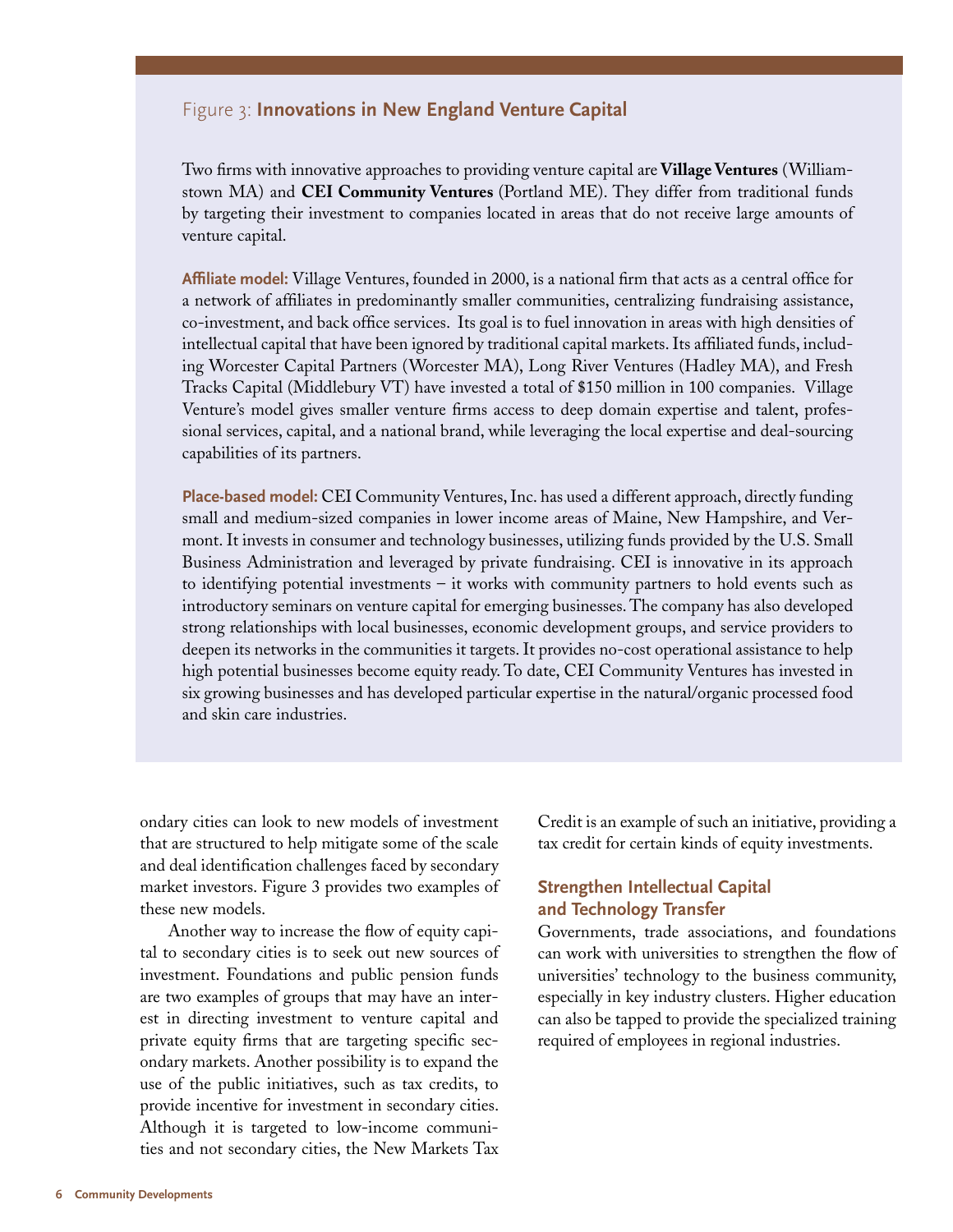#### **Enhance Community Attractiveness and Accessibility**

The ways in which local communities can improve the attractiveness of their locations are the same factors that contribute to sustainable economic development:

- improve the quality of education
- facilitate workforce training
- improve the quantity and quality of local amenities
- reduce government regulation to reduce operating costs
- support initiatives to improve the entrepreneurial environment, e.g., local venture groups, collaboration with universities

Communities with a commitment to attracting investment can also have as an objective of their transportation policies to make their location more accessible. A basic way to do this is to encourage more direct flights to the secondary city from key capital markets and to promote easier access to and from airports.

## **Conclusion**

New England secondary cities are particularly well positioned to use venture capital to support economic development. Several boast strong clusters, proximity to the high concentration of venture capital firms in the Boston market, and access to technology transfer and intellectual capital from the region's universities. There are also two new trends that may help increase the flow of venture capital to the region's secondary cities. First, New England's secondary cities are witnessing the emergence of angel groups, networks, and resources to support angel funding. And second, the region is home of some of the most innovative funding approaches to venture capital investment.

Private equity in general and venture capital specifically have proven to be among the fastest moving and most entrepreneurial of industries, and over the years, their impact on the economic landscape of New England communities has been significant. As the industry continues to grow and thrive, proactive planning based on an understanding of industry dynamics will enable New England secondary cities to continue to benefit from the job growth, company formation, and wealth creation fostered by venture capital and private equity investments.

**Carole Carlson** *is managing director of Carlson Partners Consulting, a consulting firm that advises private sector and nonprofit clients on business strategy, economic impact, and organizational effectiveness. She is an adjunct faculty member at Brandeis University's Heller School for Social Policy and Management.*  **Prabal Chakrabarti** *is deputy director of Community Affairs at the Federal Reserve Bank of Boston. Formerly, he served as deputy director of research at the Initiative for a Competitive Inner City (ICIC). The study was conducted in partnership with ICIC, with financial support from the W.K. Kellogg Foundation.*

## **Notes**

<sup>1</sup> *Venture Impact 2004: Venture Capital Benefits to the U.S. Economy*. Waltham, MA: Global Insight, 2004.

<sup>2</sup> It is hard to disentangle whether this positive effect derives largely from innovative firms being more likely to choose venture financing or from whether the capital indeed spurs innovation and job growth.

<sup>3</sup> Samuel Kortum and Josh Lerner. "Assessing the Contribution of Venture Capital to Innovation," *RAND Journal of Economics*. Santa Monica, CA: The RAND Corporation, 2000.

4 Paul Gompers and Josh Lerner. *The Money of Invention: How Venture Capital Creates New Wealth*. Boston, MA: Harvard Business School Press, 2001.

5 Here, private equity refers to both venture capital (early through expansion stage venture capital) and non-venture private equity such as buyout, leveraged recapitalizations, and other later stage private financing. While this paper focuses primarily on venture capital, data on secondary city investment include both private equity categories. Angel capital refers to individuals or groups investing personal wealth in early stage ventures.

6 The population figure is from the Census 2000 conducted by the U.S. Census Bureau and uses the 2005 definition of MSAs. Data for business payroll and establishments are from the County Business Pattern series of the U.S. Census Bureau.

7 During the study period, there were 1,000 private equity deals in New England, accounting for \$7.7 billion in venture capital investment.

8 Institute for Strategy and Competitiveness, Harvard Business School: www.isc.hbs.edu.